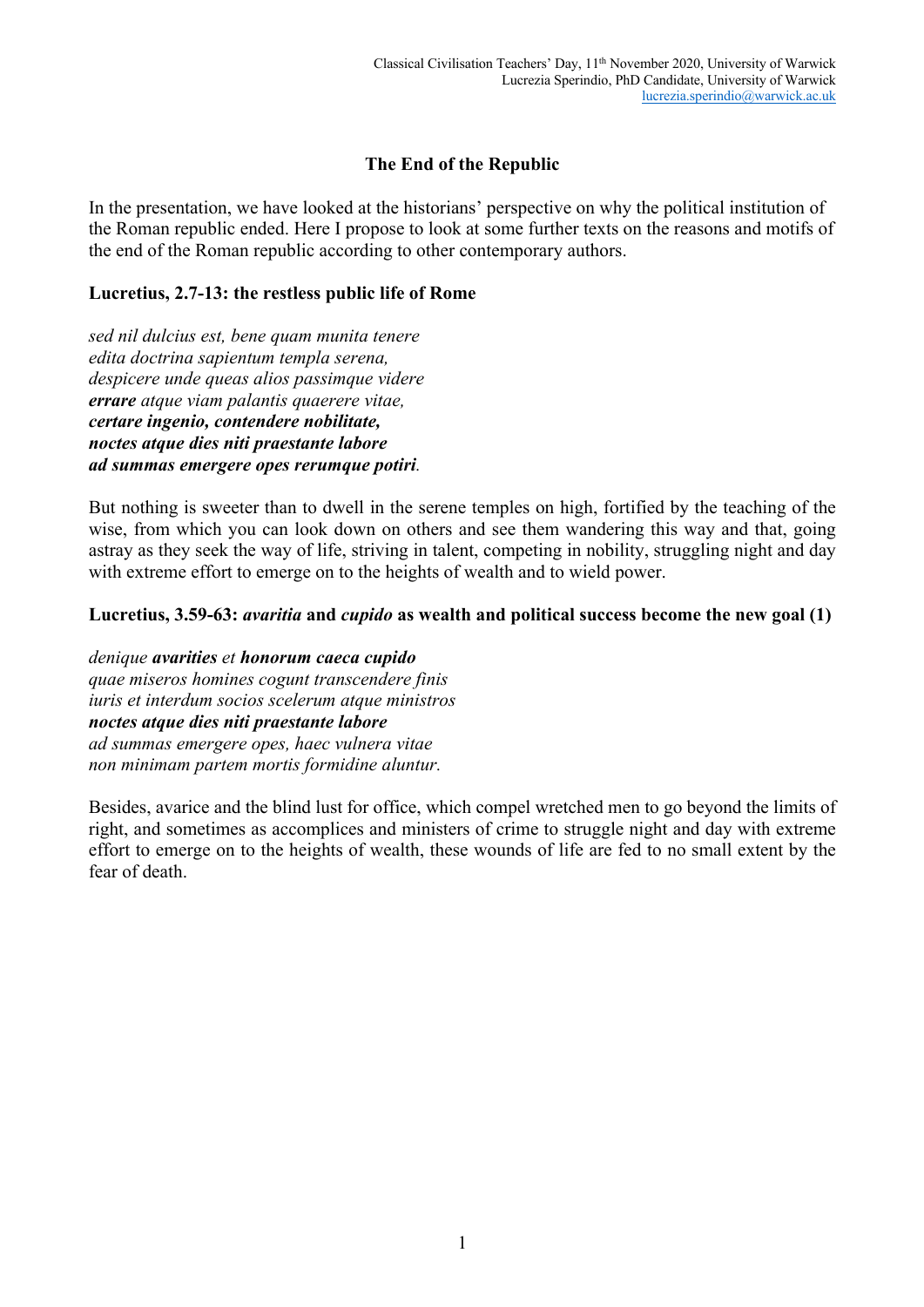# **Lucretius, 5.1120-26** *avaritia* **and** *cupido* **as wealth and political success become the new goal (2)**

*at claros homines voluerunt se atque potentis, ut fundamento stabili fortuna maneret et placidam possent opulenti degere vitam, nequiquam, quoniam ad summum succedere honorem certantes iter infestum fecere viai, et tamen e summo, quasi fulmen, deicit ipsos invidia interdum contemptim in Tartara taetra.*

Men have wished to be famous and powerful, so that their fortune might rest on a firm foundation and themselves live a peaceful life in enjoyment of riches—but in vain. For in striving to reach the summit of honour they have made their own way dangerous, and even from the top, like lightning, envy often casts them down in contempt to the foul abyss.

# **Sallust,** *Catiline* **10.3-6:** *avaritia***,** *ambitio* **and other vices (1)**

*Igitur primo pecuniae, deinde imperi cupido crevit: ea quasi materies omnium malorum fuere. Namque avaritia fidem, probitatem ceterasque artis bonas subvortit; pro his superbiam, crudelitatem, deos neglegere, omnia venalia habere edocuit. Ambitio multos mortalis falsos fieri subegit, aliud clausum in pectore, aliud in lingua promptum habere, amicitias inimicitiasque non ex re, sed ex commodo aestumare magisque voltum quam ingenium bonum habere. Haec primo paulatim crescere, interdum vindicari; post, ubi contagio quasi pestilentia invasit, civitas immutata, imperium ex iustissumo atque optumo crudele intolerandumque factum.*

And so there grew the lust first for money and then for power; those were the building materials, so to speak, of every kind of evil. For avarice destroyed honesty, integrity, and all the other virtues; instead of them, it taught arrogance, cruelty, neglect of the gods, the belief that everything can be bought. Ambition compelled many men to be liars, to have one thing ready on the tongue and something else hidden in the heart, to judge friendship and enmity by advantage rather than fact, to look good rather than to be good. At first these vices grew slowly, and were occasionally punished; later, when the contagion spread like a plague, the citizen body changed its nature, and power that had once been just and upright became cruel and intolerable.

#### **Sallust,** *Histories* **1.11 Maurenbrecher = Augustine,** *Civitas Dei* **2.18:** *avaritia***,** *ambitio* **and other vices (2)**

*optumis autem moribus et maxuma concordia egit inter secundum atque postremum bellum Carthaginiense…at discordia et avaritia atque ambitio et cetera secundis rebus oriri sueta mala post Carthaginis excidium maxume aucta sunt.*

[Rome] acted by the highest moral standards and with the utmost harmony between the Second Punic War and the final one.…But discord, avarice, ambition, and the other vices that usually emerge in prosperous times, increased enormously after the destruction of Carthage.